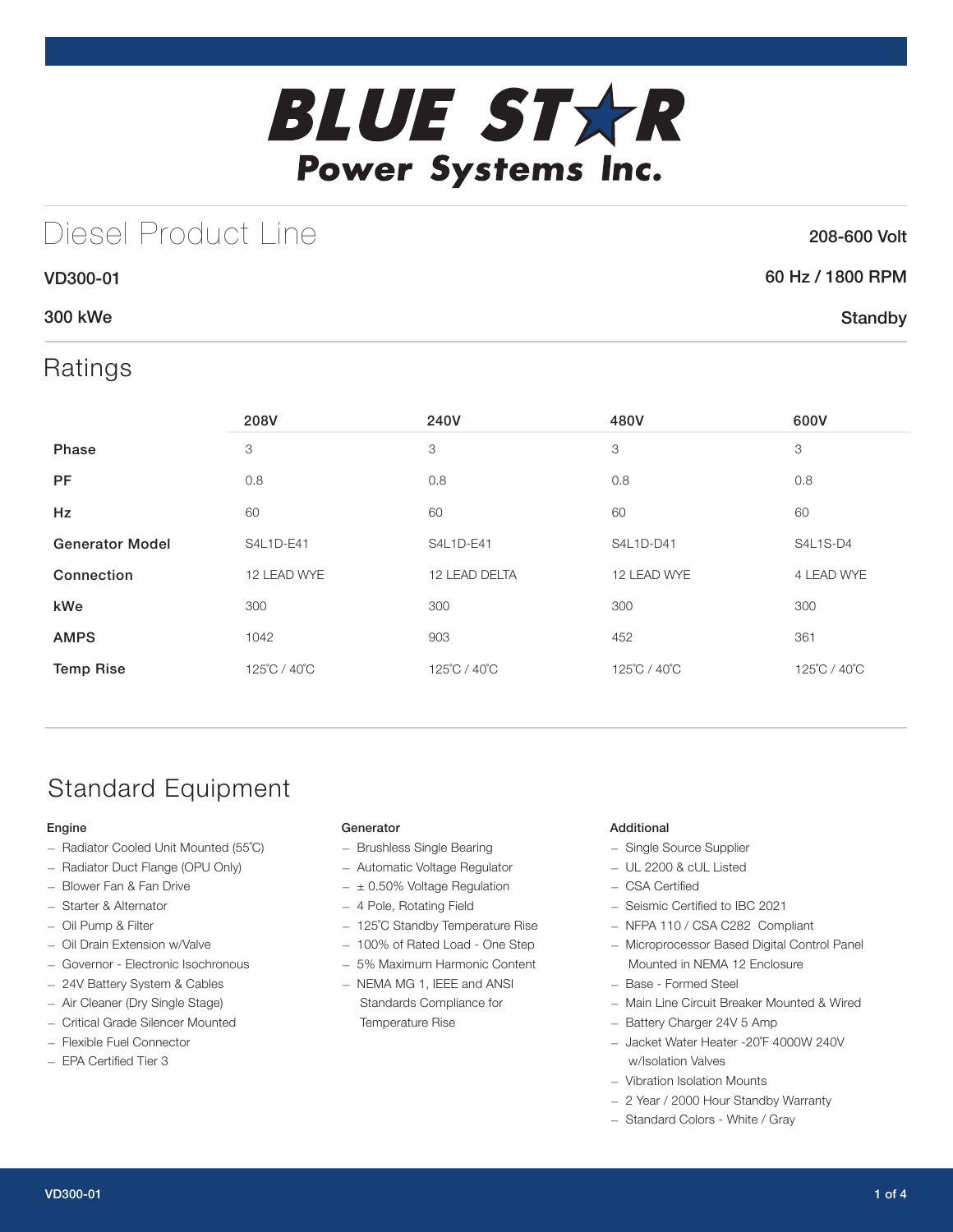300 kWe



## Application Data

| Engine                                                                   |                    |                                      |                                                |  |  |
|--------------------------------------------------------------------------|--------------------|--------------------------------------|------------------------------------------------|--|--|
| Manufacturer:                                                            | Volvo Penta        | Displacement - Cu. In. (lit):        | 780 (12.8)                                     |  |  |
| Model:                                                                   | <b>TAD1351GE</b>   | Bore - in. (cm) x Stroke - in. (cm): | $5.16(13.1) \times 6.22(15.8)$                 |  |  |
| Type:                                                                    | 4-Cycle            | Compression Ratio:                   | 18.1:1                                         |  |  |
| Aspiration:                                                              | Turbo Charged, CAC | Rated RPM:                           | 1800                                           |  |  |
| <b>Cylinder Arrangement:</b>                                             | 6 Cylinder Inline  | Max HP Stby (kWm):                   | 456 (335)                                      |  |  |
| <b>Exhaust System</b>                                                    |                    |                                      | Standby                                        |  |  |
| Gas Temp. (Stack): °F (°C)                                               |                    |                                      | 869 (465)                                      |  |  |
| Gas Volume at Stack Temp: CFM (m <sup>3</sup> /min)                      |                    |                                      | 2,129 (60.3)                                   |  |  |
| Maximum Allowable Exhaust Restriction: in. H2O (kPa)                     |                    |                                      | 41.6 (10.4)                                    |  |  |
| <b>Cooling System</b>                                                    |                    |                                      |                                                |  |  |
| Ambient Capacity of Radiator: °F (°C)                                    |                    |                                      | 131 (55.0)                                     |  |  |
| Maximum Allowable Static Pressure on Rad. Exhaust: in. H2O (kPa)         |                    |                                      | 0.50(0.12)                                     |  |  |
| Water Pump Flow Rate: GPM (lit/min)                                      |                    | 87.0 (329)                           |                                                |  |  |
| Heat Rejection to Coolant: BTUM (kW)                                     |                    |                                      | 8,872 (156)                                    |  |  |
| Heat Rejection to CAC: BTUM (kW)                                         |                    |                                      | 4,663 (82.0)                                   |  |  |
| Heat Radiated to Ambient: BTUM (kW)                                      |                    |                                      | 6,035 (106)                                    |  |  |
| <b>Air Requirements</b>                                                  |                    |                                      |                                                |  |  |
| Aspirating: CFM (m <sup>3</sup> /min)                                    |                    |                                      | 908 (25.7)                                     |  |  |
| Air Flow Required for Rad. Cooled Unit: CFM (m <sup>3</sup> /min)        |                    |                                      | 11,661 (330)                                   |  |  |
| Air Flow Required for Heat Exchanger/Rem. Rad. CFM (m <sup>3</sup> /min) |                    |                                      | Consult Factory For Remote Cooled Applications |  |  |
| <b>Fuel Consumption</b>                                                  |                    |                                      |                                                |  |  |
| At 100% of Power Rating: gal/hr (lit/hr)                                 |                    |                                      | 21.4(81.0)                                     |  |  |
| At 75% of Power Rating: gal/hr (lit/hr)                                  |                    |                                      | 16.4 (62.2)                                    |  |  |
| At 50% of Power Rating: gal/hr (lit/hr)                                  |                    |                                      | 11.7 (44.2)                                    |  |  |
| <b>Fluids Capacity</b>                                                   |                    |                                      |                                                |  |  |
| Total Oil System: gal (lit)                                              |                    |                                      | 9.50(36.0)                                     |  |  |
| Engine Jacket Water Capacity: gal (lit)                                  |                    |                                      | 5.28(20.0)                                     |  |  |
| System Coolant Capacity: gal (lit)                                       |                    |                                      | 11.6 (44.0)                                    |  |  |

Deration Factors: Rated Power is available up to 6,560 ft (2,000 m) at ambient temperatures to 122°F (50°C). Consult factory for site conditions above these parameters.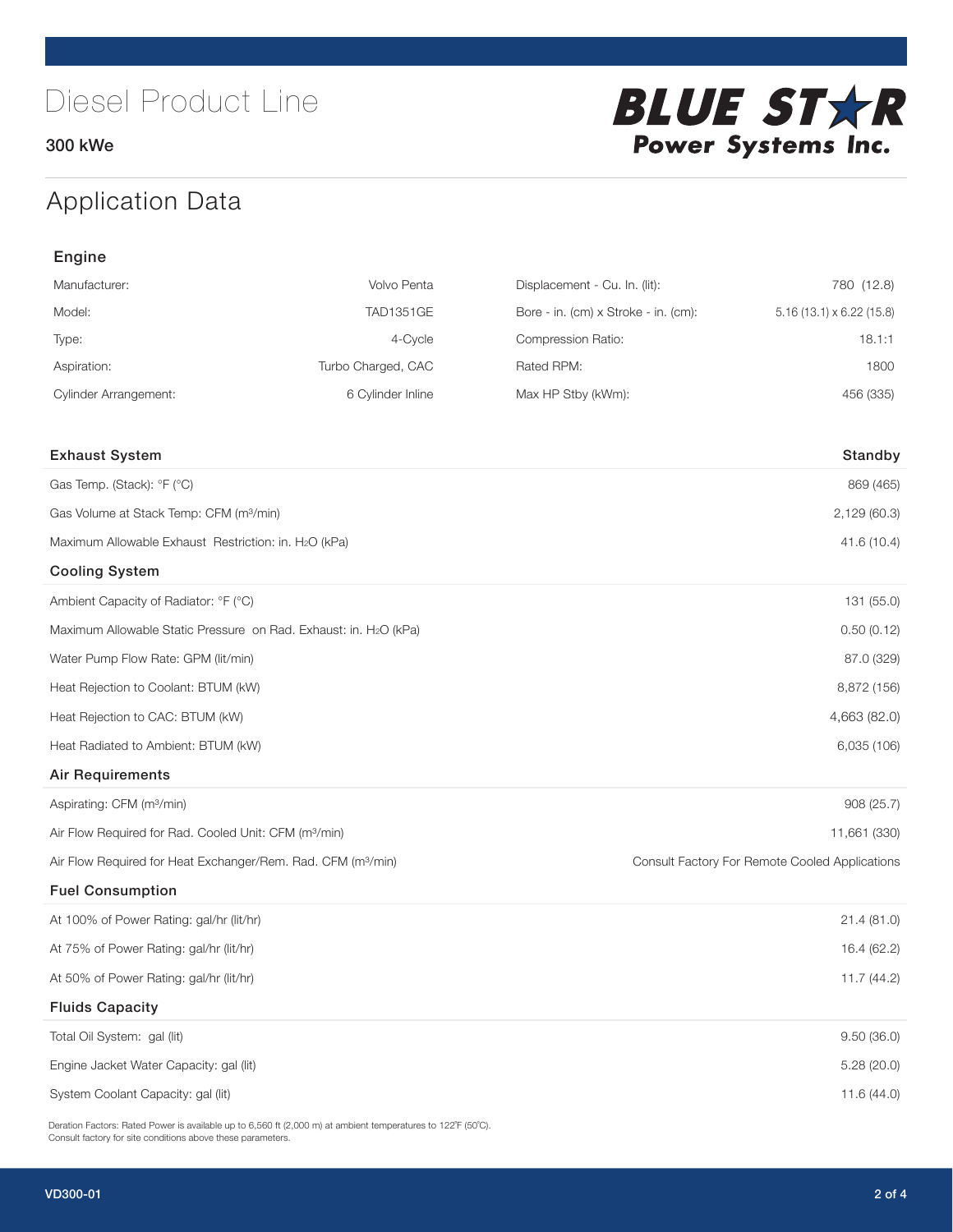# Diesel Product Line

### 300 kWe



## DCP7310 Control Panel

#### Standard Features

- Digital Metering
- Engine Parameters
- Generator Protection Functions
- Engine Protection
- CAN Bus (J1939) ECU Communications
- Windows-Based Software
- Multilingual Capability
- Remote Communications to DSE2548 Remote Annunciator
- 8 Programmable Contact Inputs
- 10 Contact Outputs
- RS485 Communicator Interface
- cULus Listed, CE Approved
- Event Recording
- IP 65 rating (with supplied gasket) offers increased resistance to water ingress
- NFPA 110 Level 1 Compatible

## Weights / Dimensions / Sound Data

|            | L x W x H                    | <b>Weight lbs</b> |  |
|------------|------------------------------|-------------------|--|
| <b>OPU</b> | $120 \times 66 \times 80$ in | 7,775             |  |
| Level 1    | $156 \times 66 \times 94$ in | 9.025             |  |
| Level 2    | 156 x 66 x 94 in             | 9,100             |  |
| Level 3    | 196 x 66 x 94 in             | 9,400             |  |
|            |                              |                   |  |

Please allow 6-12 inches for height of exhaust stack.

|         | No Load | Full Load |  |  |
|---------|---------|-----------|--|--|
| OPU     | 86 dBA  | 88 dBA    |  |  |
| Level 1 | 83 dBA  | 85 dBA    |  |  |
| Level 2 | 77 dBA  | 79 dBA    |  |  |
| Level 3 | 69 dBA  | 71 dBA    |  |  |



STOP MANUAL OPTION AUTO ALARM START

[AUTO]

**BLUE STAR** Power Systems Inc.

Manual Mode Button and Indicator Sultane Mute & Lamp Test Button Mute & Lamp Test Button Mute & Lamp Test Button Configurable Button -  $\Box$  Auto Mode Button and Indicator

DIGITAL CONTROL PANEL

Module Display  $\Box$ 

 $\bullet$  $\bullet$  $\bullet$ 

 $\circledcirc$ 

Menu Navigation

Open Generator (Manual Mode Only)

Generator Breaker LED

Stop / Reset Mode Button and Indicator

 $\bullet$  $\bullet$   $\circ$   $\bullet$ 

 $\sigma$ 

՟Պ



L Start Button

 $\blacksquare$ 

Close Generator (Manual Mode Only)

Generator Available LED





66.00